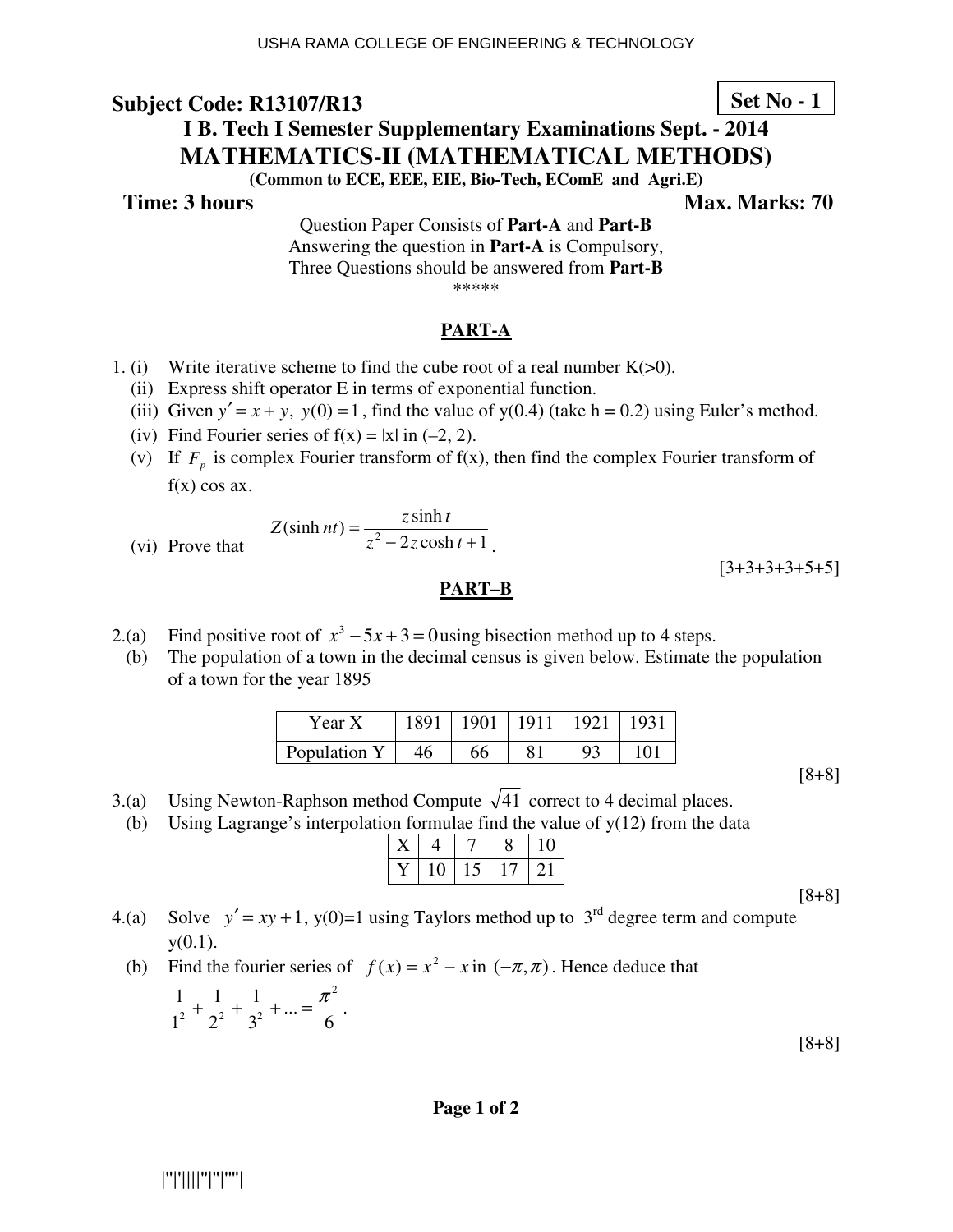**Set No - 1**

# **Subject Code: R13107/R13**

5.(a) Find half range sine series of 
$$
f(x) = \begin{cases} 1, & 0 < x < \frac{\pi}{2} \\ -1, & \frac{\pi}{2} < x < \pi \end{cases}
$$
  
\n(b) Use Runge-Kutta 4<sup>th</sup> to compute y(1.25) given that  $\frac{dy}{dx} = \frac{x+y}{x}$ , y(1) = 2 [8+8]  
\n6.(a) Find Fourier transform  $f(x) = \begin{cases} x & \text{if } 1 \le x \le a \\ 0 & \text{if } 1 \le x > a \end{cases}$ 

- (b) Find Z-transform of  $n^2 a^n$ .
- [8+8] 7.(a) Find Fourier cosine transform of  $e^{-ax}$ ,  $a > 0$  and hence deduce the inversion formula.

(b) If 
$$
Z[f(n)] = \frac{z}{z-1} + \frac{z}{z^2+1}
$$
, find  $Z[f(n+2)]$ .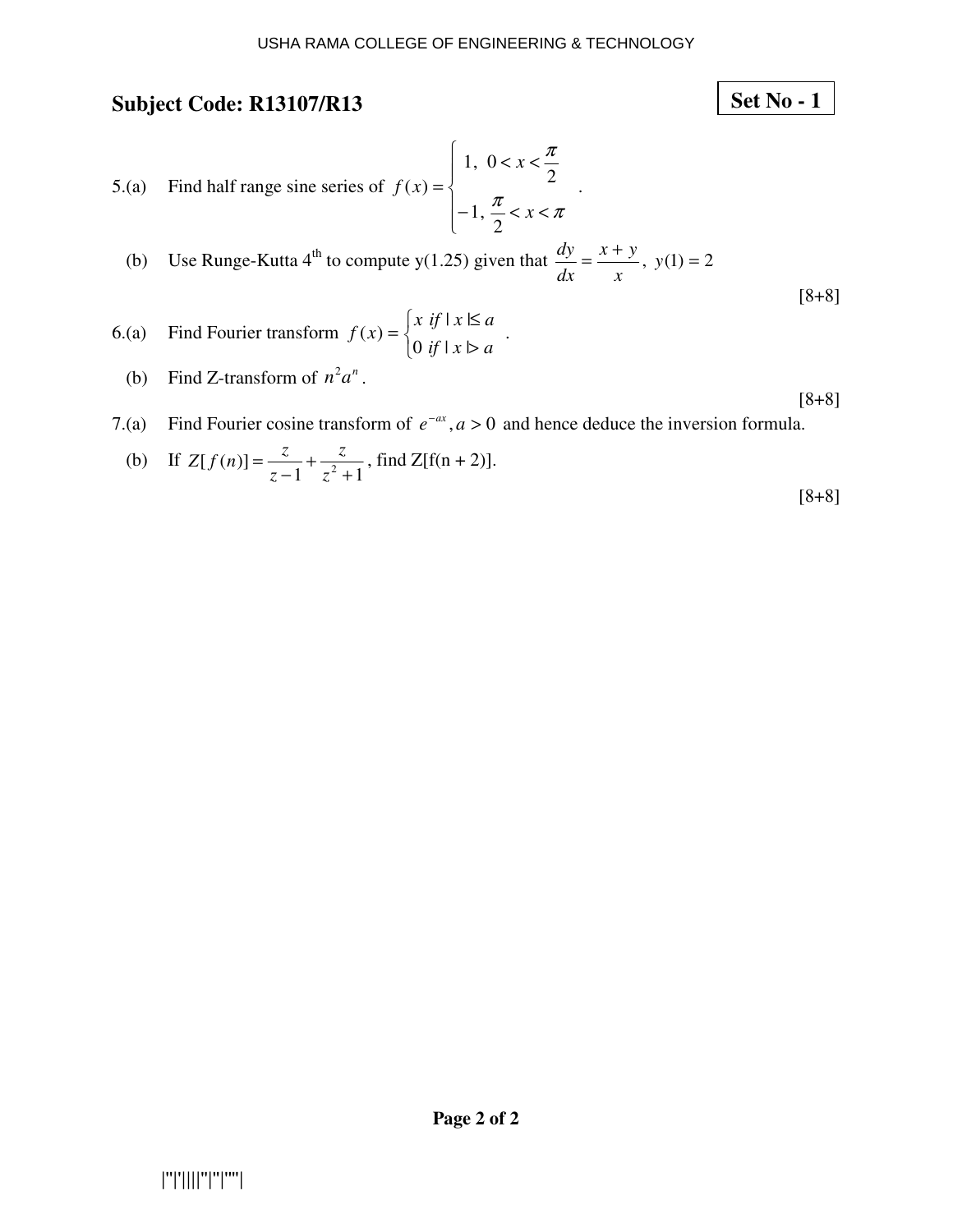## **Set No - 2**

# **I B. Tech I Semester Supplementary Examinations Sept. - 2014 MATHEMATICS-II (MATHEMATICAL METHODS)**

**(Common to ECE, EEE, EIE, Bio-Tech, EComE and Agri.E)** 

**Time: 3 hours** Max. Marks: 70

Question Paper Consists of **Part-A** and **Part-B** Answering the question in **Part-A** is Compulsory, Three Questions should be answered from **Part-B** \*\*\*\*\*

#### **PART-A**

- 1.(i) Using a numerical method for the square root of 11.
- (ii) P.T.  $\delta = E^{1/2} E^{-1/2}$ .
	- (iii) If  $y' x + y$ ,  $y(0.4) = 1.48$ , find  $y(0.9)$  with h = 0.25 using Euler's method and compare it with exact solution.
	- (iv) Find the Half range Fourier sine series of  $f(x) = |x|$  in (0, 1).

$$
F[x^{n} f(x)] = (-i)^{n} \frac{d^{n}}{dp^{n}} [F(p)]
$$
  
Prove

(v) Prove

(vi) Prove that 
$$
Z(\cosh nt) = \frac{z(z - \cosh t)}{z^2 - 2z \cosh t + 1}.
$$

 $[3+3+4+4+4+4]$ 

#### **PART–B**

2.(a) Find the root of the  $x^4 - x^3 - 2x^2 - 6x - 4 = 0$  lying between 2 and 3 upto 4 stages.

.

- (b) Use Gauss forward interpolation formulae to find  $f(30)$  solve that  $f(21) = 18.4$ ,  $f(25) = 17.8$ ,  $f(29) = 17.1$ ,  $f(33) = 16.3$  and  $f(37) = 15.5$ .
- 3.(a) Find a positive root of  $2x = 3 + \cos x$  by using Newton-Raphson method.
	- (b) Using Lagrange's Interpolation formula for the value of  $y(1.3)$  given the following table

| $X \mid 0.7 \mid 0.9 \mid 0.95 \mid 1.2 \mid$ |  |  |
|-----------------------------------------------|--|--|
| Y   1.25   1.5   2.0   2.7                    |  |  |
|                                               |  |  |

- 4.(a) Solve  $y' = y x^2$ ,  $y(0) = 1$  using Picard's method up to third approximation and hence find the value of  $y(0.1)$ .
	- (b) Find the Fourier expansion of  $f(x) = x\cos x$ ,  $0 < x < 2\pi$ .

[8+8]

[8+8]

#### **Page 1 of 2**

|''|'||||''|''|''''|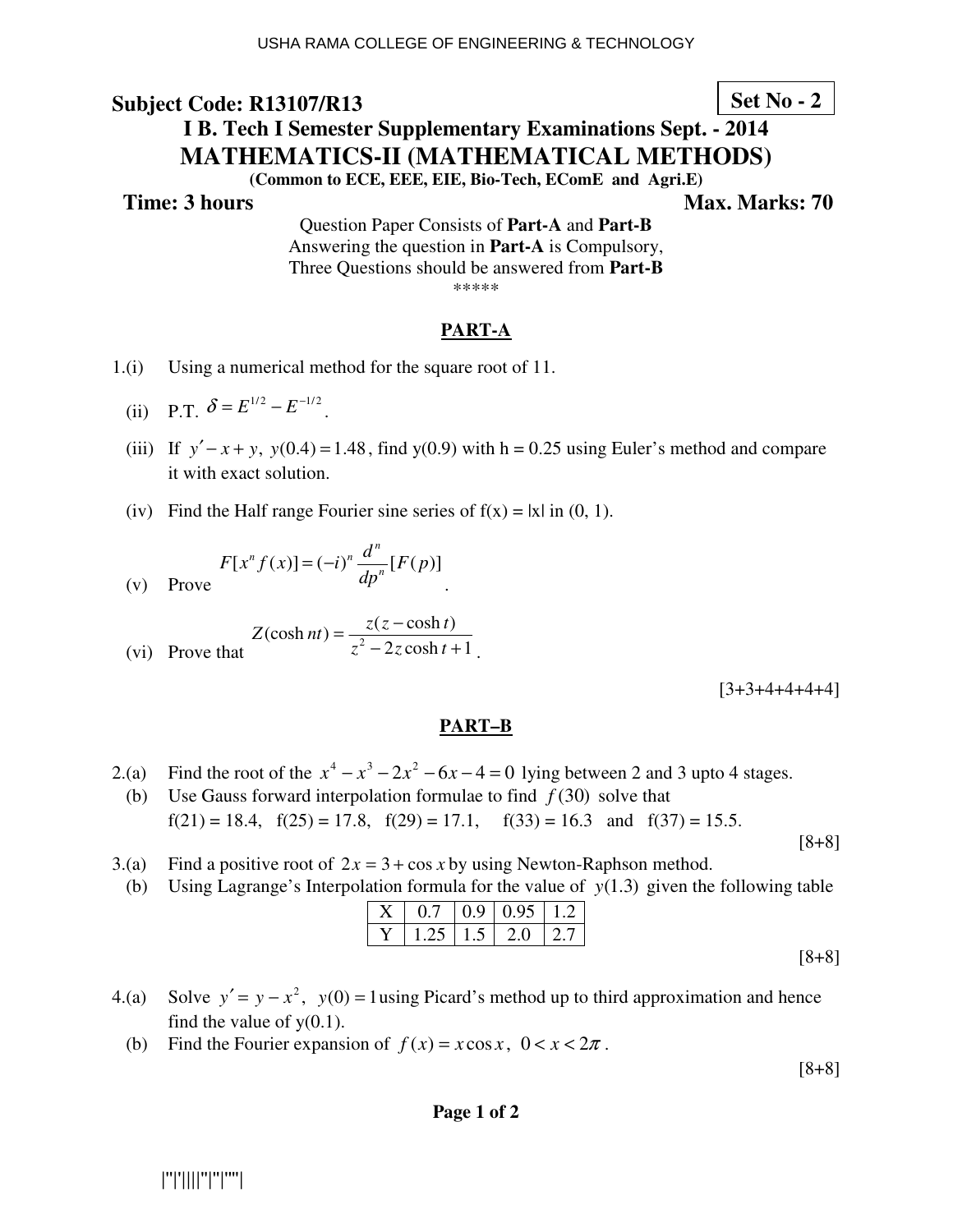- 5.(a) Find half range cosine series of  $\overline{ }$  $\overline{ }$  $\overline{\mathcal{L}}$  $\overline{\phantom{a}}$ ∤  $\int$  $-1, \frac{\pi}{2} < x <$  $\langle x \rangle$ =  $\frac{\pi}{\pi}$  < x <  $\pi$ π *x x f x* 2 ,1 2 0,1  $(x) = \left\{ \begin{array}{ccc} 1 & 2 \\ 1 & 1 \end{array} \right.$
- (b) Find y(0.1) using  $4^{\text{th}}$  order Runge-Kutta method given that  $y' = x + x^2 y$ ,  $y(0) = 1$ .

6.(a) Find the Fourier transform of 
$$
\frac{1}{\sqrt{|x|}}
$$
.

(b) Find Z-transform of  $n^2 e^{n\theta}$ .

[8+8]  
7.(a) Find Fourier cosine transform of 
$$
\frac{1}{1+x^2}
$$
 and hence find Fourier sine transform of  $\frac{x}{1+x^2}$ .

(b) Solve  $y(n+2) + 3y(n+1) + 2y(n) = 0$ ,  $y(0) = 0$ ,  $y(1) = 1$  using Z-Transform.

[8+8]

[8+8]

**Set No - 2**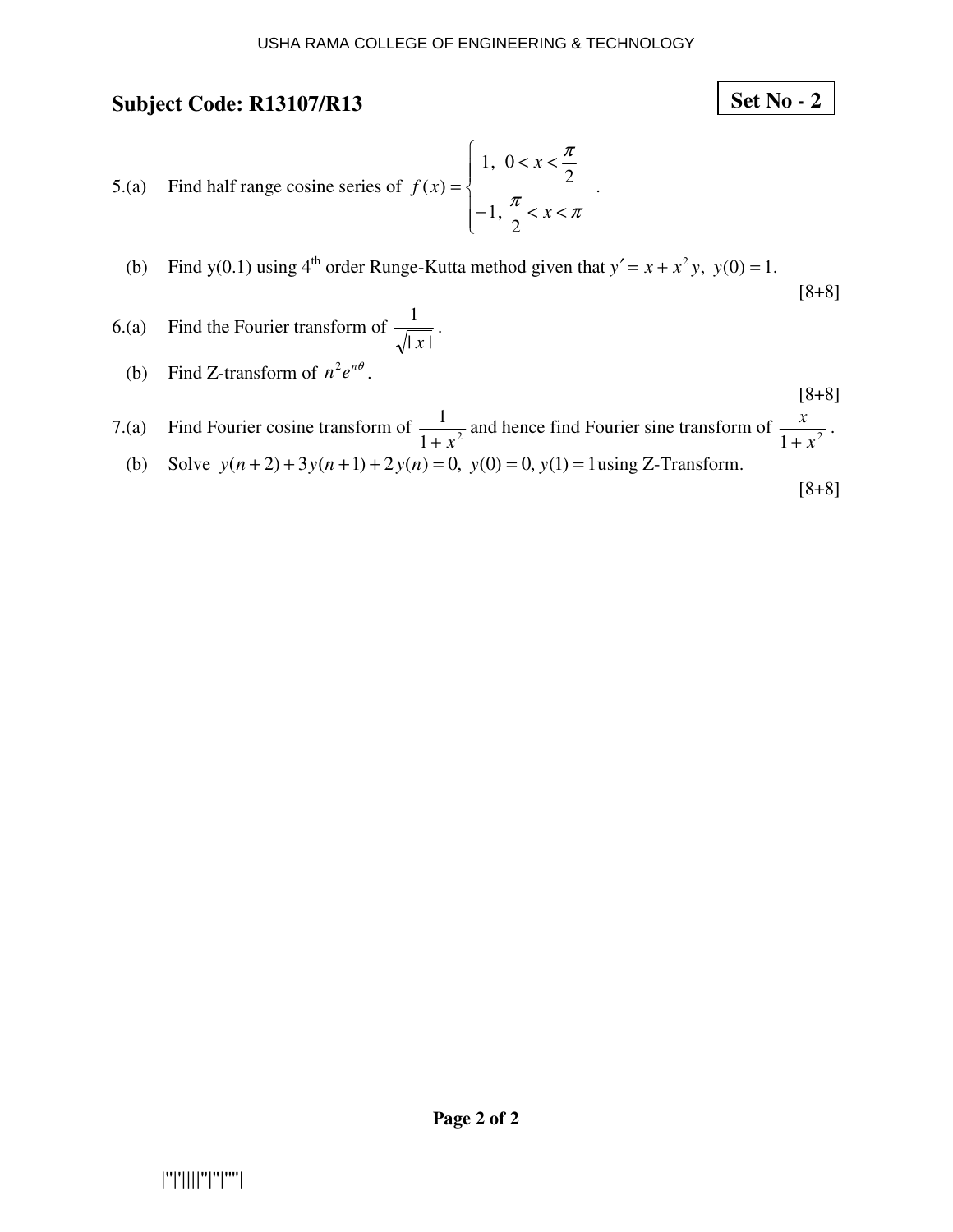# **Set No - 3**

# **I B. Tech I Semester Supplementary Examinations Sept. - 2014 MATHEMATICS-II (MATHEMATICAL METHODS)**

**(Common to ECE, EEE, EIE, Bio-Tech, EComE and Agri.E)** 

 $(v)$ 

**Time: 3 hours** Max. Marks: 70

Question Paper Consists of **Part-A** and **Part-B** Answering the question in **Part-A** is Compulsory, Three Questions should be answered from **Part-B** \*\*\*\*\*

## **PART-A**

1.(i) Find reciprocal of a real number K using Newton-Raphson method.

(ii) Prove that 
$$
\mu = \frac{1}{2} [E^{1/2} + E^{-1/2}]
$$

(iii) Employ Taylor's method to obtain the values of  $y(1.1)$  for the differential equation

 $y' = xy^{1/3}$ ,  $y(1) = 1$ . Compare the solution with exact solution.

(iv) A sinusoidal voltage  $E \sin \omega t$  is passed through a half wave rectifier which clips the negative portion of the wave. Develop the resulting periodic function

$$
u(t) = \begin{cases} 0, & -\frac{T}{2} < t < 0 \\ E \sin \omega t, & 0 < t < \frac{T}{2} \end{cases}
$$
,  $T = \frac{2\pi}{\omega}$  as Fourier series.  

$$
F\left[\frac{d^n}{dx^n}F(x)\right] = (-ip)^n F(p)
$$
Prove that

(vi) Prove that 
$$
Z(\sin nt) = \frac{z \sin t}{z^2 - 2z \cos t + 1}.
$$

 $[3+3+4+4+4+4]$ 

## **PART–B**

- 2.(a) By using Regula-Falsi method for a real root of  $xe^x = 2$  up to 4 stages.
- (b) Using a Backward difference formula, find y(8)from the given table

|  | X   0   5   10   15   20   25 |  |  |
|--|-------------------------------|--|--|
|  | 7   11   14   18   24   32    |  |  |

- 3.(a) Using Newton-Raphson formula, find the root between 0 and 1of  $x^3 = 6x 4$  correct to 3 decimal places.
	- (b) Using Lagrange's Interpolation formula, find the value  $y(2)$  given the following table of values

|  | $X \mid 1 \mid 1.1 \mid 1.4 \mid 1.8 \mid$ |  |
|--|--------------------------------------------|--|
|  | Y   2   4   8   11                         |  |
|  |                                            |  |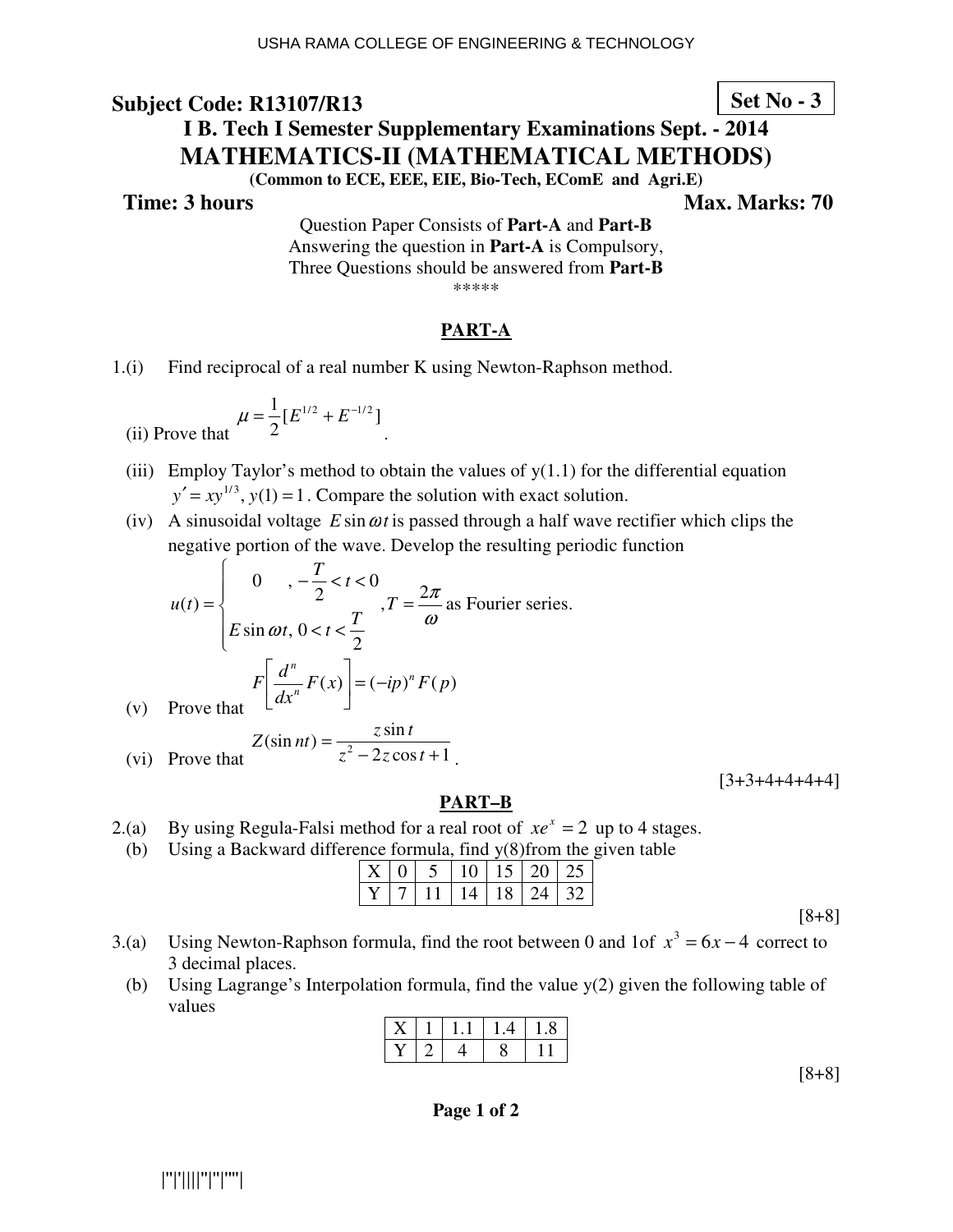5

3

# **Set No - 3**

4.(a) Using Euler's method, solve for y at  $x = 0.5$  from  $y' = 2xy$ ,  $y(0) = 1$  using step size 0.25.

 (b) Find the Fourier series of  $\overline{\mathcal{L}}$  $\overline{\phantom{a}}$ ∤  $\sqrt{ }$  $\langle x \rangle$  $-\pi < x <$  $=\begin{cases} \frac{\pi x}{x}, & 0 < x < \pi \end{cases}$ π  $\frac{x}{x}$ , 0 < *x x f x* , 0 4 0,  $-\pi < x < 0$  $f(x) = \frac{1}{x} \pi x$  and hence deduce that ... 1  $1 + \frac{1}{2}$ 2 2  $\zeta^2$  $+\frac{1}{2}+\frac{1}{3}+\ldots=\frac{\pi^{2}}{2}$ .

$$
[8+8]
$$

5.(a) Represent the function as Fourier sine series  $\overline{\phantom{a}}$  $\overline{\phantom{a}}$  $\mathfrak{r}$  $\overline{\phantom{a}}$ ∤  $\int$  $-x, \frac{\pi}{2} < x <$  $\langle x \rangle$ =  $\pi - x$ ,  $\frac{\pi}{-} < x < \pi$  $\pi$  π  $x, \frac{x}{2} < x$ *x f x* 2 , 2 0,  $(x) = \begin{cases} 2 & 2 \end{cases}$  2

(b) Use Runge-Kutta 4<sup>th</sup> order to compute y(1.25) for the equation  $y' = \frac{x + y}{y}$ ,  $y(1) = 2$ *x*  $y' = \frac{x + y}{y}$ ,  $y(1) = 2$ . [8+8]

- 6.(a) Find the Fourier sine transform of  $\frac{c}{\cdots}$ . *x e* −*ax*
- (b) If  $[f(n)] = \frac{z}{z-1} + \frac{z}{z^2+1}$ + − = *z z z*  $Z[f(n)] = \frac{z}{\sqrt{1 + \frac{z}{n}} + \frac{z}{\sqrt{1 + \frac{z}{n}}}$  find Z [f(n + 2)].

8

- 7.(a) Find Fourier transform of  $\overline{\mathcal{L}}$ ∤  $\int$ > ≤ = *if*  $|x| > a$  $x \text{ if } |x| \leq a$ *f x* 0 if  $|x|$  $|x|$  $(x) = \begin{cases} 0 & \text{if } x \neq 0 \\ 0 & \text{if } x = 0 \end{cases}$ 
	- (b) Solve  $u_{n+2} 6u_{n+1} + 9u_n = 0$  using Z-transform.

[8+8]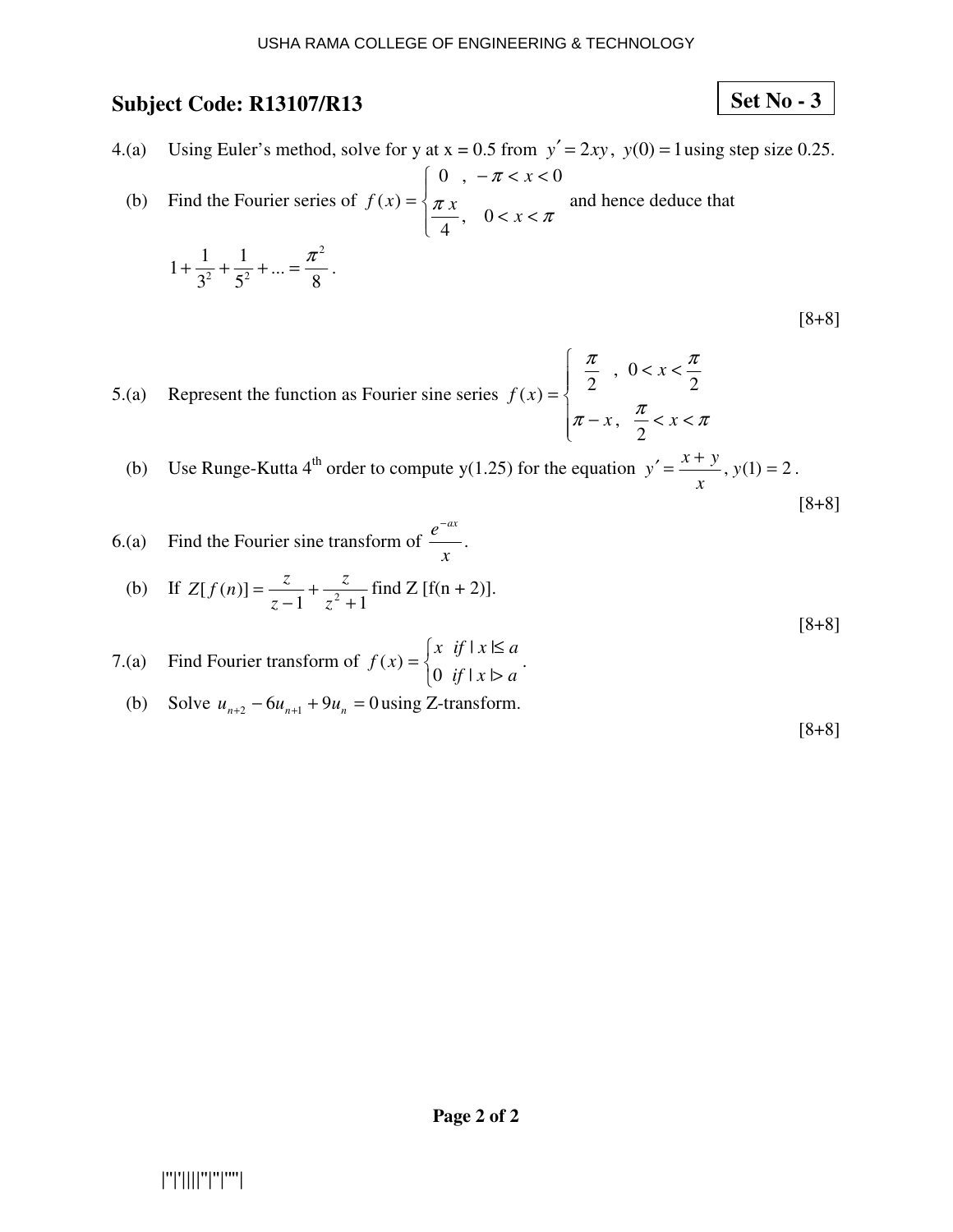# **Set No - 4**

# **I B. Tech I Semester Supplementary Examinations Sept. - 2014 MATHEMATICS-II (MATHEMATICAL METHODS)**

**(Common to ECE, EEE, EIE, Bio-Tech, EComE and Agri.E)** 

**Time: 3 hours Max. Marks: 70 Max. Marks: 70** 

Question Paper Consists of **Part-A** and **Part-B** Answering the question in **Part-A** is Compulsory, Three Questions should be answered from **Part-B** \*\*\*\*\*

## **PART-A**

- 1.(i) Evaluate  $\sqrt[3]{28}$  to four decimal places by Newton-Raphson method.
- (ii) If the interval of differencing is unity,  $\Delta \tan^{-1}\left(\frac{n-1}{n}\right) = \tan^{-1}\frac{1}{2n^2}$ 2  $\tan^{-1}\left(\frac{n-1}{n}\right) = \tan^{-1}\frac{1}{2}$ *n n*  $\left(\frac{n-1}{n}\right)$  = tan<sup>-1</sup> J  $\left(\frac{n-1}{n}\right)$ l  $\Delta \tan^{-1} \left( \frac{n-1}{n} \right) = \tan^{-1} \frac{1}{2^n}.$ 
	- (iii) Using Taylor's series method obtain  $y(0.2)$  for the differential equation  $y' - 2y = 3e^x$ ,  $y(0) = 0$ . Compare with exact solution.
	- (iv) Find the Fourier series of  $f(x) = \cos x \cdot \ln(-\pi, \pi)$ .
- (v) Find Fourier transform of  $\mathcal{L}$ ∤  $\int$ >  $\prec$ =  $x \triangleright a$  $x \nless a$ *f x*  $|0,|x|$  $f(x) =\begin{cases} 1, & x \leq a \\ 0 & x \leq a \end{cases}$  and hence evaluate  $\int_a^b$  $\mathbf{0}$  $\frac{\sin p}{\sin p}$ *dp*. *p p*

$$
Z(\cos nt) = \frac{z(z - \cos t)}{z^2 - 2z \cos t + 1}.
$$

#### $[3+3+4+4+4+4]$

## **PART–B**

- 2.(a) Find a real root of  $x^3 4x 9 = 0$  using Regula-Falsi method up to 4 stages.
- (b) Using Gauss Backward difference polynomial, find y(5) given that

|  | $5$   11   13   15   17 |  |  |
|--|-------------------------|--|--|

- 3.(a) Using Newton-Raphson method, find a positive root of  $\cos x x e^x = 0$ .
- (b) Using Lagrange's Interpolation, find f(x)

|    |          | ◠ | 10         |
|----|----------|---|------------|
| 10 | $\Delta$ |   | $\gamma$ 1 |

[8+8]

[8+8]

- 4.(a) Using Euler's method, solve for y at  $x = 0.4$  from  $y' = 2xy$ ,  $y(0) = 1$  using step size 0.2
- (b) Find the Fourier series of periodicity 3 for  $f(x) = 2x x^2$  in  $0 < x < 3$ .